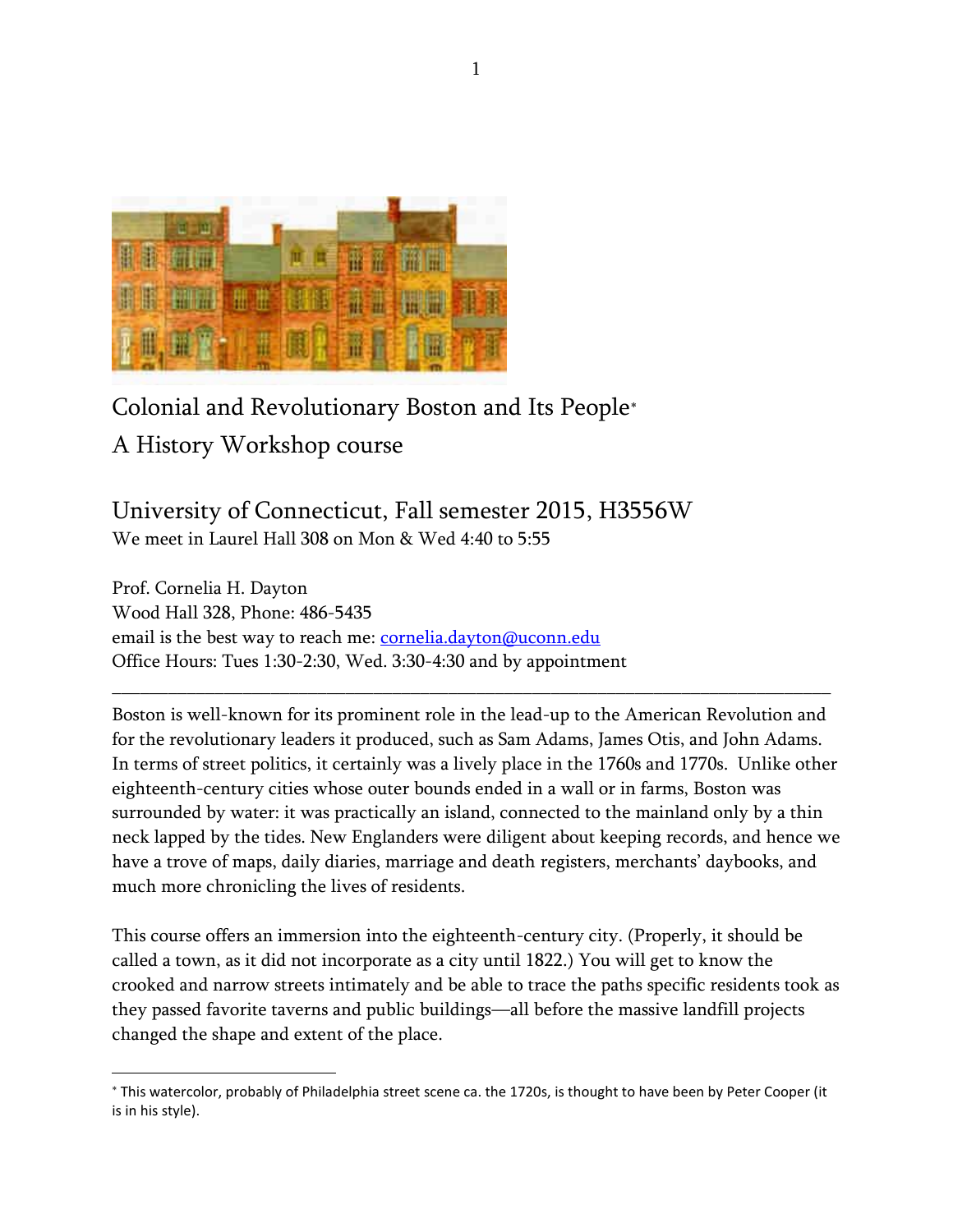A major goal of this course is to build your practice and confidence in *doing* history. For many sessions, we will constitute ourselves a history Lab, with all of us engaging in hands-on research. Our premise is that for any community in the British colonies, there existed many inhabitants whose lives have not yet been researched. (There are not enough historians and not enough human-hours!) We zoom in on Boston—because it's geographically close to us and thus knowable in certain ways and it has available rich resources for discovering lots about individual Bostonians. Your instructor will be your guide as you discover even more Resources (digital, printed, visuals) to add to the fount that we start with.

The central project (occupying Weeks 6-11) has you conducting independent and *original* research on a colonial Boston resident about whom no other researcher has ever published. This project is laid out in 4 steps and culminates in a Life and Times Portfolio. A final class project will be collaborative—and what it will be rests on class members' collective decision. Outside of class lab sessions, you will become well-versed in consulting many books and digital databases as you do your sleuthing. Whether we decide to create our own website or to send some of our research to Prof. Nat Sheidley, historian of the Old State House Museum in Boston, for future revision of the website *Mapping Revolutionary Boston* [\(www.mappingrevolutionaryboston.org-](http://www.mappingrevolutionaryboston.org/)-check it out!), we can see ourselves as adding to the fund of historical knowledge about the peoples of the colonial and revolutionary periods.

About Boston, we are asking: How did colonial Bostonians understand who belonged to the town? In what contexts did women (who could not vote in town elections), Algonquian New Englanders, and Afro-New Englanders think of themselves as belonging to or loyal to Boston? How much population turnover was there in the 1760s and why? What was it like to live and work in a colonial port of 16,000 people? How was the town run without figure familiar to us like a major or police? Can we locate where corruption, kindness, or inefficiency permeated governance and people's conduct?

Here are some skills that you can hope to hone this semester:

- $\checkmark$  knowing where to go to trace a colonial New Englander's life
- $\checkmark$  being able to dissect and appreciate an  $18<sup>th</sup>$ -century newspaper
- $\checkmark$  developing a knack for writing for the web and public history projects
- $\checkmark$  offering encouragement, tips, and candid advice to fellow workers facing similar research challenges you do
- $\checkmark$  identifying and critiquing the ever-growing # of reliable, educationally valuable websites and digital projects
- $\checkmark$  gauging what the public and students at all levels want to know/should know about the subjects of your research and what it means to "do" history
- $\checkmark$  being able to tell your friends quite a bit about the colonial Atlantic world beyond the bounds of what we think of as the original 13 colonies
- $\checkmark$  developing a good sense of what we cannot know about 18c Boston life—and why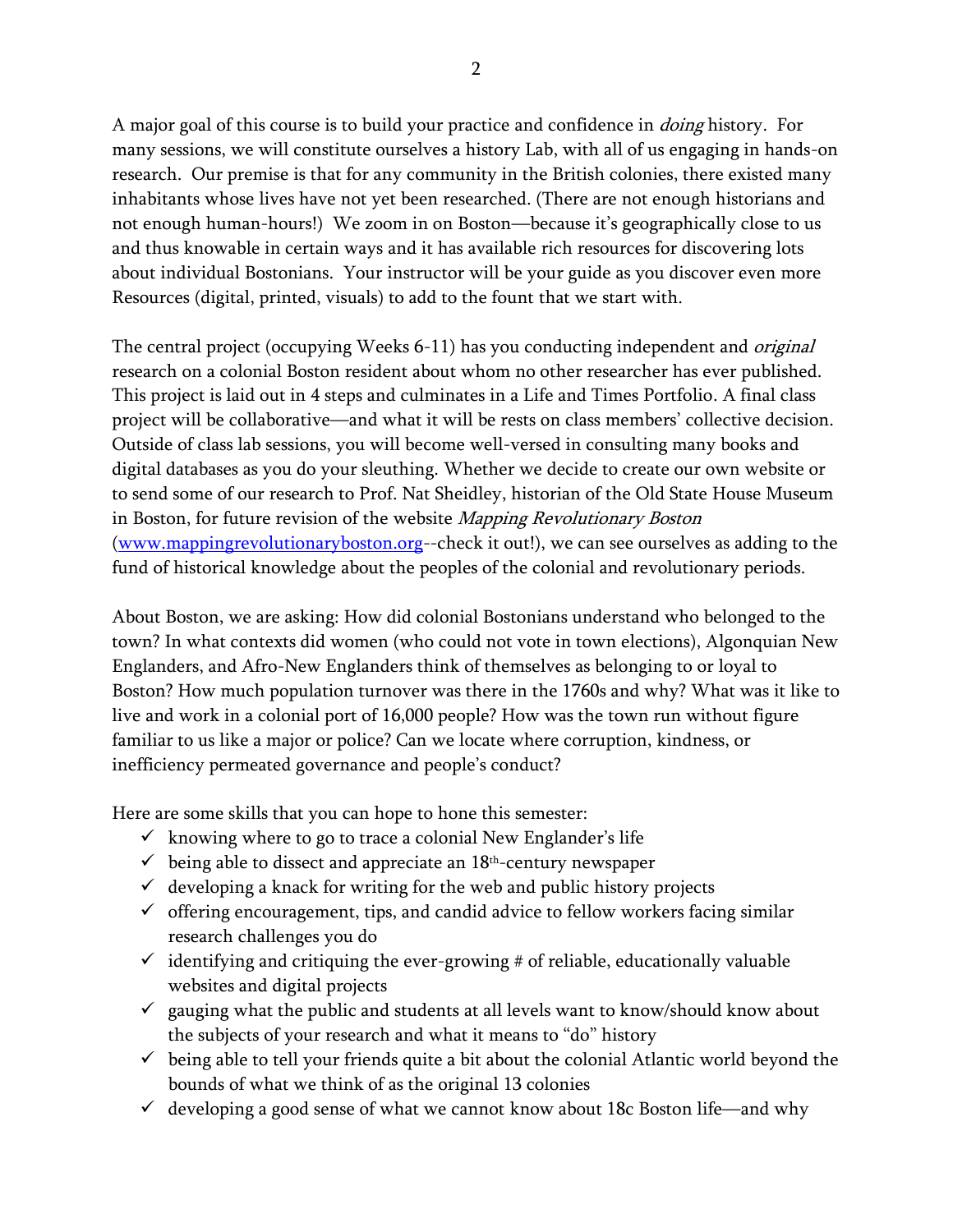$\checkmark$  going out into your social worlds as myth-busters about colonial and revolutionary America!

Now for the nitty-gritty:

There are no required books. We are doing a normal amount of reading for an upper-division history course. Your readings are made up of secondary and primary sources and you will receive these as Course-packets from the instructor OR will find them as .pdfs on our HuskyCt course site. Other course reading consists of the materials you locate and need to develop your Life and Times Portfolio and contribute to the final class project. Note, too, that there is neither a mid-term nor a final exam. The intensive writing strand of the course focuses on writing cogently about the historical sources and subjects that we are researching. Re-writing and revising (the keys to effective writing!) are built into our two class projects. We will help one another discern and experiment with strategies for writing and designing effectively for the web—that means the larger public—so that your original research is discoverable to audiences within and beyond UConn.

Keeping up with the reading is a crucial key to passing and doing well in this course. Be sure to BRING to class each time the book or materials that we are scheduled to discuss. Almost all of our sessions will be interactive.

Apportioned grading for the course:

| Response paper, occupation report, newspaper worksheet (Weeks 3-4) | 10% |
|--------------------------------------------------------------------|-----|
| Posts, quizzes, in-class film critique, etc.                       | 10% |
| Effort and engagement, wks. 6-11 project                           | 15% |
| Life and Times Portfolio                                           | 35% |
| Effort and engagement, final class project (weeks 12-14)           | 10% |
| Final Class Project—written and resource contribution component    | 20% |

Two points about my approach to your final course grade:

- 1) Since we are collaborating together throughout the semester, your active, thoughtful, and informed participation in class, small group discussions, and peer partner consultations is crucial. Note that no student can earn a final course grade above "C" without such sustained, good-faith participation. The expectation is that you will be an active, engaged historian during our time together, and in meeting that condition, the high quality of your participation, engagement, and peer support are significant factors in your final grade.
- 2) Evaluation of the research and writing you produce in Steps 1-4 of the Life and Times Project: I will act as your chief coach and editor, giving you feedback at each step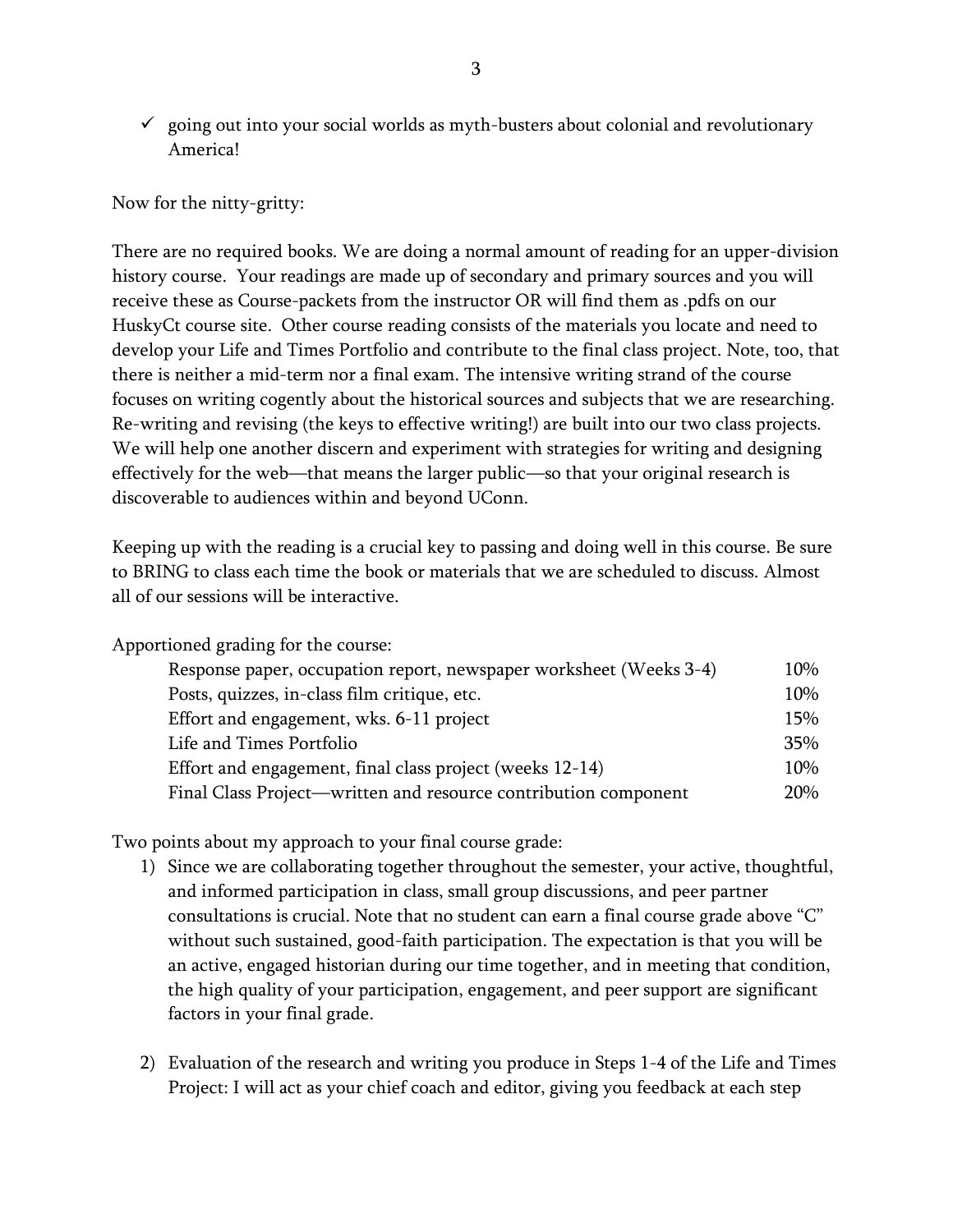(e.g., on research strategies and ideas on how to express your findings clearly). Note that the writing you turn in during these weeks will be **ungraded**. This gives you the chance to experiment, incorporate new discoveries, and improve, tighten, and revise the written presentation up until the final, polished version is due. That product your portfolio—will receive a grade.

All posts, short research reports, written Steps, or in-class quizzes or writings that are missed because, presumably, an emergency developed that prevented you from joining us, have to be made-up: email Prof. Dayton immediately to receive your instructions. Note that no student can pass the course without completing ninety percent of the small assignments listed above, and achieving passing grades on the Life and Times Portfolio and the final Class Project.

It turns out that one big reason individual plagiarize is because they do not know how to do research! Acquiring good research skills is just what we are about in this course, and I hope this is a comfort to you. Yet, in the process of research and writing up our findings, we all at times have doubts about how much to cite, or quote, and what is proper paraphrasing, and thus I encourage you to raise any questions or concerns you have either in class or in individual conferences, at any time you wish. Don't hesitate to bring up your questions, because this helps everyone to think through the ethical dilemmas and issues involved. A brief, pungent definition of plagiarism is: "Presenting someone else's words or ideas as your own--in any form." This includes doing unauthorized academic work for which another person will receive credit or be evaluated; presenting the same or substantially the same papers or projects in two or more courses without the instructor's knowledge or permission; submitting a paper that contains phrases, sentences, ideas that you gathered from a website, book, article, or even a friend or parent and which you did not put in quotation marks and properly attribute. When you turn a paper in, *make sure it is your own work* and that you have cited sources and authorities correctly. Note that the UConn library has a helpful webpage with a checklist and quiz: go to [http://lib.uconn.edu/help/writing/plagiarism-how](http://lib.uconn.edu/help/writing/plagiarism-how-to-recognize-it-and-how-to-avoid-it/)[to-recognize-it-and-how-to-avoid-it/](http://lib.uconn.edu/help/writing/plagiarism-how-to-recognize-it-and-how-to-avoid-it/)

Anther good site where you can practice and visualize what works and doesn't work, include the 10 slides at<https://www.indiana.edu/~istd/practice.html>

Classroom rules: Remember to turn off cellphones before the start of class. No texting! Phones used for texting will be ordered to be put away, or else quarantined(!), until the end of the class session. When possible, print out the documents and readings that we will discuss, rather than planning to view them on screen. As a lab course, ours is a lap-top and notebook/tablet-friendly environment. However, I will be asking students to sign a pledge NOT to let yourself get distracted by non-professional use of your electronics, such as consulting email, Face-book, twitter, personal materials during class time, however tempting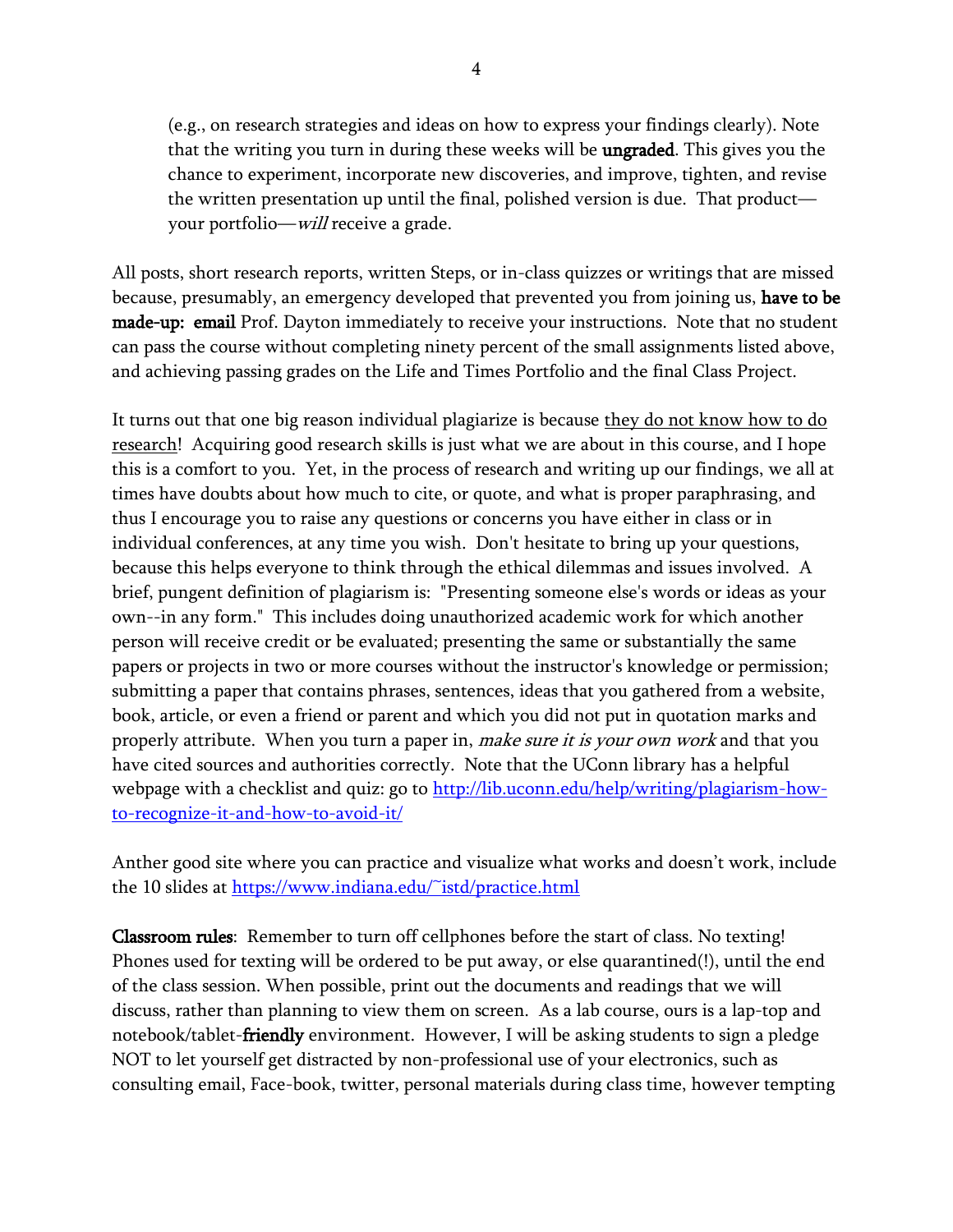that may be. If you abuse this pledge, I reserve the right to ban your use of your electronics for a class session or longer.

\_\_\_\_\_\_\_\_\_\_\_\_\_\_\_\_\_\_\_\_\_\_\_\_\_\_\_\_\_\_\_\_\_\_\_\_\_\_\_\_\_\_\_\_\_\_\_\_\_\_\_\_\_\_\_\_\_\_\_\_\_\_\_\_\_\_\_\_\_\_\_\_\_\_\_\_\_

Be aware that changes may be announced to this syllabus as we progress through the semester.

### Websites that we will be using (with abbreviations):

#### Mapping Revolutionary Boston = MPR

<http://www.bostonhistory.org/sub/mappingrevolutionaryboston/>

This is the 1769 Jacob Price map, supposedly updating the 1722 John Bonner map, but some new streets and buildings (espec. in New Boston) were not added.

### Common-place: The interactive journal of early American life

<http://www.common-place.org/>

### Other abbreviations in the syllabus:

 $CR = \text{course readings posted on HuskyCt, under "Readings and Weblinks"$ 

RLW = Robert Love's Warnings: Searching for Strangers in Colonial Boston, by Cornelia H. Dayton and Sharon V. Salinger (2014) [excerpts will be in your coursepackets]

### Lab, with the Portable BookShelf:

Room 119 on the first floor of Wood Hall is a place that you can go during working hours (roughly 8-5) M-F to consult physical copies of some of the important finding aids and sources you need for your Life and Times sleuthing. As you will discover, handling the physical copies of these books can be easier, and help you avoid mistakes and misunderstandings, than relying on the digitized version (though those are helpful to have access to!). You will receive a Checklist from me indicating which books are in the Lab. Often, I will be bringing the Portable Bookshelf to our in-class lab sessions, so you will get to know the sources well.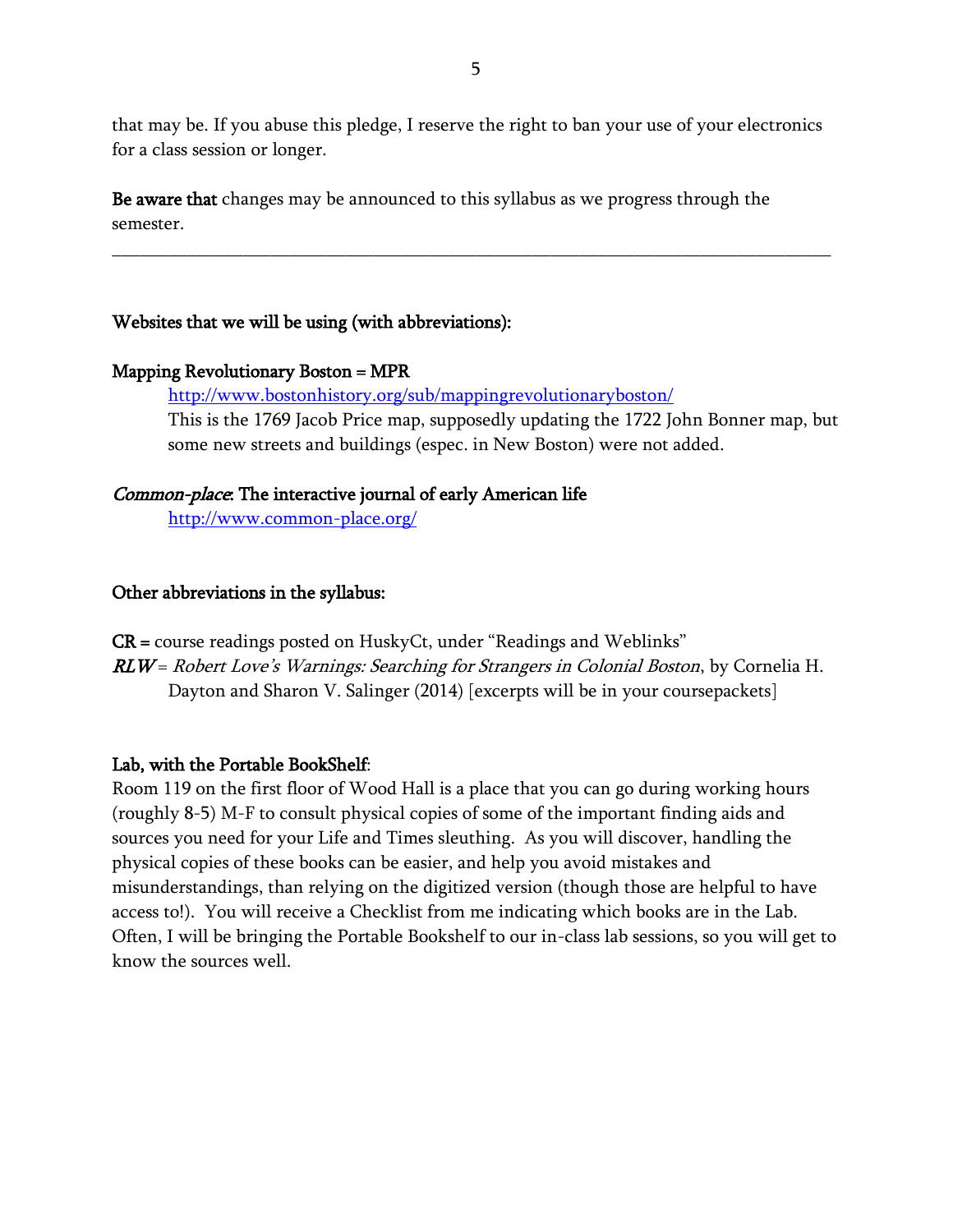## Schedule of Meetings and Readings

#### Week 1

| M Aug 31 | Brainstorming |
|----------|---------------|
|          |               |

- W Sep 2 Boston's terrain
	- Read: Walter Muir Whitehill, *Boston: A Topographical History*, 2d ed. (1968), Chaps. 1 & 2 (pp. 1-46, incl. lots of illustrations); two of Prof. Jeffrey Howe's animated slides on the history of Boston's landfills (go to HuskyCt for specifics on what to click on)
	- Tip: Follow along with Whitehill using the MPB website
	- Optional: email Prof. Dayton by today or Friday evening ideas or a wish-list of research activities you'd enjoy having as part of our course

#### Week 2

| M Sep 7 | No class: Labor Day |
|---------|---------------------|
|         |                     |

- W Sep 9 Getting to know Paul Revere's Boston Read: Esther Forbes, PR and the World He Lived In (1942), 27-36, 49-51 (and see her map); David Hackett Fischer, Paul Revere's Ride (1994), 3-20; read about the Revere house (and neighboring Pierce/Hichborn house) on https://www.paulreverehouse.org/about/; and locate the PR house on MRB
	- Homework for Monday: Research one of the important locations in Revere's life (other than the Revere house) and Post a summary of your findings, with weblinks. (We will identify key locations in class today, and you will receive research tips.)

#### Week 3

- M Sep 14 Boston compared to early modern cities world-wide
	- Homework: 1) Read about two cities profiled in *Common-place*, 4:3 (July 2003)--jot down 4+ notable features of each & bring your list to class (see Instructions on HuskyCt). 2) Scout out whether a fabulous educational website exists for ONE early modern/18c city other than Boston: post the best URL! Post by Sunday afternoon at 5 p.m.: see above. Read classmates' posts!

W Sep 16 Neighborhoods; patterns of travel and interaction Read: RLW, Prologue, Interlude (7 pages); Dr. Hamilton's "itinerarium" (travel diary) about visiting Boston in 1744 (16 pp.; for unfamiliar words or word usages, look the word up in the *O.E.D. (Oxford English Dictionary*) via Babbidge e-databases: bookmark this!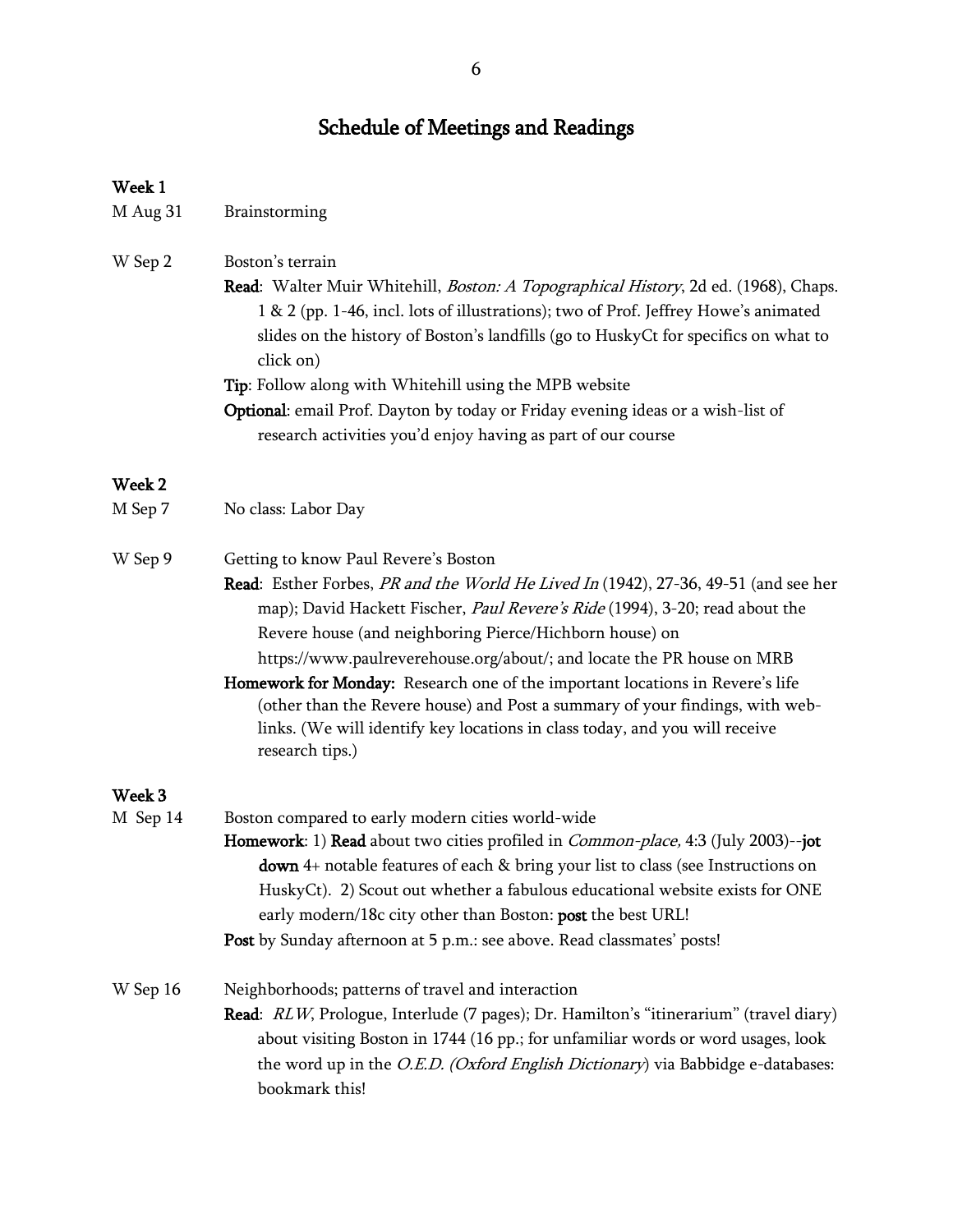- Response paper due in class (2 pages; in paragraph form or bullets with full sentences,): What patterns did Dr. Hamilton adopt as tourist, notably in the sort of things he noticed (and wrote down) and the sight-seeing or other activities he engaged in?
- In-class: each student will choose an occupation (e.g., cooper, tavern-keeper, jappaner, shopkeeper, carter) to a research report on, posting their report (with full citations) the evening before next Wed's class

## \*\* Note that the SYLLABUS FROM Week 4 on is somewhat TENTATIVE—the final results will depend on the class's input especially concerning the last few weeks of the semester \*\*

### Week 4

| M Sep 21 | Governance: how was the town run?                                                                                                                  |
|----------|----------------------------------------------------------------------------------------------------------------------------------------------------|
|          | Read: excerpts (e.g., from the selectmen's minutes, criminal docket, almshouse                                                                     |
|          | admissions, annual election results, a short bio or two)                                                                                           |
| W Sep 23 | Market town                                                                                                                                        |
|          | Read: Morison and Tyler on Boston's commerce and merchants                                                                                         |
|          | Post (by Tuesday at 5 p.m.): your research report on one 18c occupation (2 pages<br>minimum)                                                       |
|          | BID by Friday at 5 p.m.: on two Bostonians (one from each list) you would like to                                                                  |
|          | research. See the list and instructions on HuskyCt.                                                                                                |
| Week 5   |                                                                                                                                                    |
| M Sep 28 | Figuring out the town's social order: better, middling, and lower sorts                                                                            |
|          | <b>Read:</b> <i>RLW</i> , Chaps. 6-8 (52 pp.)                                                                                                      |
|          | In-class: there may be a quiz or game based on the reading!                                                                                        |
|          | Handout: Worksheets for Wed's newspaper exercise                                                                                                   |
| W Sep 30 | Newspapers as key sources                                                                                                                          |
|          | Homework: You will read carefully one issue (4 pp. jammed with information) of one                                                                 |
|          | Boston paper (for specific dates that I will assign to you ON your Worksheet, in                                                                   |
|          | 1765 and 1766) and fill out a Worksheet on it to bring to class to hand in. Read                                                                   |
|          | also: Excerpts from Charles Clark on producing a newspaper.                                                                                        |
|          | And, now that you can know about newspapers and the EAN database, search for                                                                       |
|          | your two Bostonians!                                                                                                                               |
|          | In class, we will study various types of advertisements, including runaway ads that<br>offer detailed physical descriptions of bodies and clothing |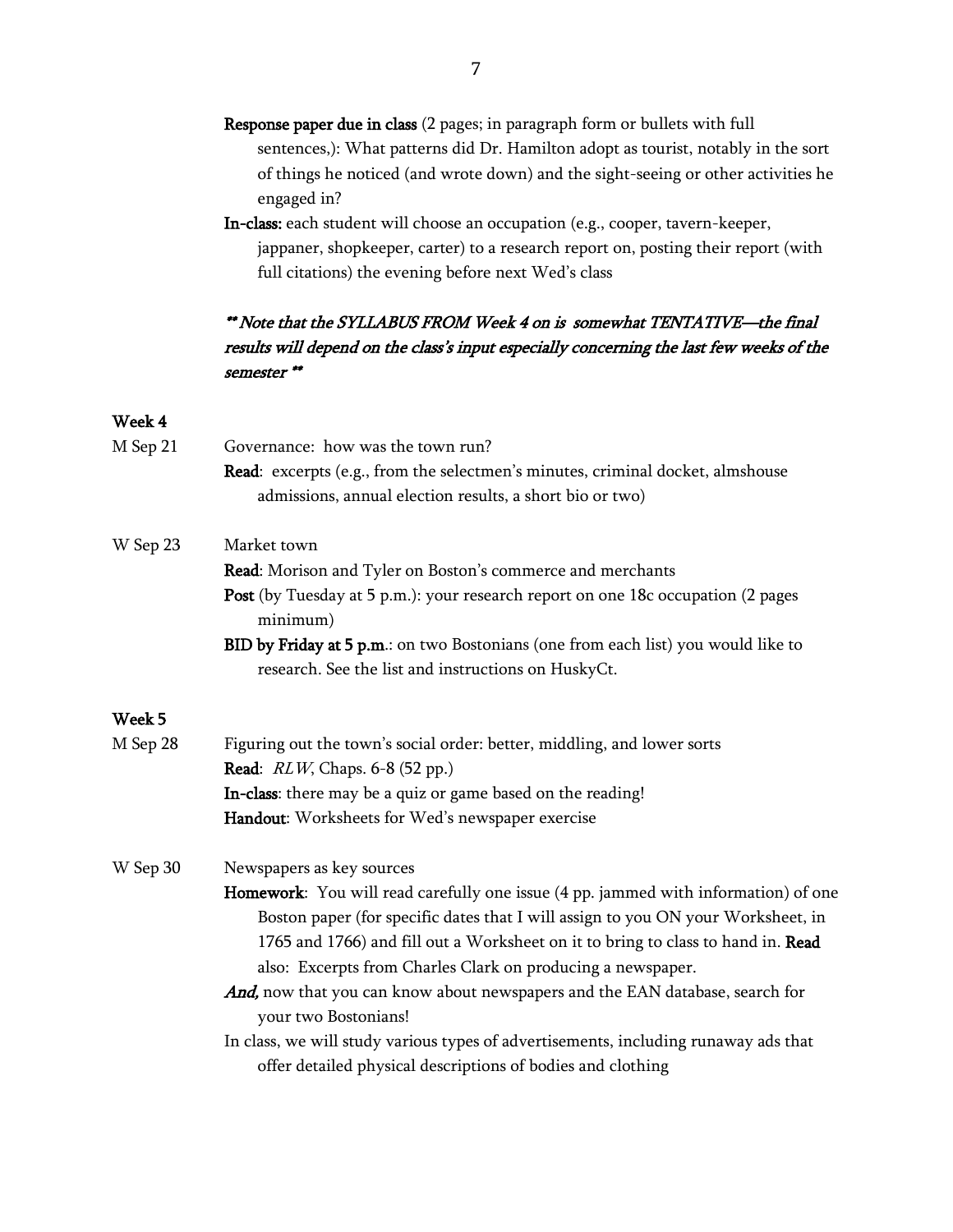Week 6 Step 1: research on your own Bostonians! M Oct 5 Lab session (in-class): Looking up your two figures in Boston births, marriages, deaths, port arrivals, & more: hands-on research with The Portable Bookshelf and online sources. A checklist of the sources you should use will be in your hands by now. W Oct 7 Women and African-origins residents of Boston In-class: for part of our session you will have quiet time to take a first stab at writing your biographical profiles, with peer input

Homework: do more sleuthing on your subjects via the on-line sources listed on the Checklist and/or by coming to Wood Hall Room 119 and using our Lab Bookshelf (in the bottom drawers of the copper cabinet)

\*\*DUE by Friday Oct 9 at 5 p.m., by email to Prof. Dayton as a .docx or .rtf file: Biographical profiles of your two subjects in your own words (as polished as possible) based on your research so far. Minimum length: at least 1 page/2 paragraphs long. Send ALSO filled-out Checklists indicating in which sources you found info on your subject, which not (type an X). Also, at the end of the file that contains your Profiles, please indicate which of the 2 Bostonians you wish to continue investigating for the next steps and why.

#### Week 7 Step 2: Expanded profile (family history, map locations)

M Oct 12 Church life; marriage and divorce; baptism and funeral rituals—are areas that I will address in class this week.

> Read: short readings TBA In-class: some lab-time

Your task this week is to investigate your Bostonian *more*—in terms of family (parents, surviving siblings; the fates of spouses, children; and in terms of pertinent locations & buildings in Boston and elsewhere that help narrate his/her life; also, occupation, social standing, religious affiliation, and anything else that you come across. Bring your findings and notes to our class sessions. Start keeping a portfolio of primary documents and images/illustrations (e.g., maps close-up, drawings of buildings, portraits) related to your figure (xerox/scan, download/printout, or transcribe these, as appropriate). NOTE that nothing written is due on this expanded research (except your posting for Wed.) until the end of Week 8.

#### W Oct 14 Mapping your Bostonian

In-class: You will start to develop your Source Note (citation list) and we will bring up the digitized 1769 map and place some of your figures on the map and start to see where and how they probably interacted.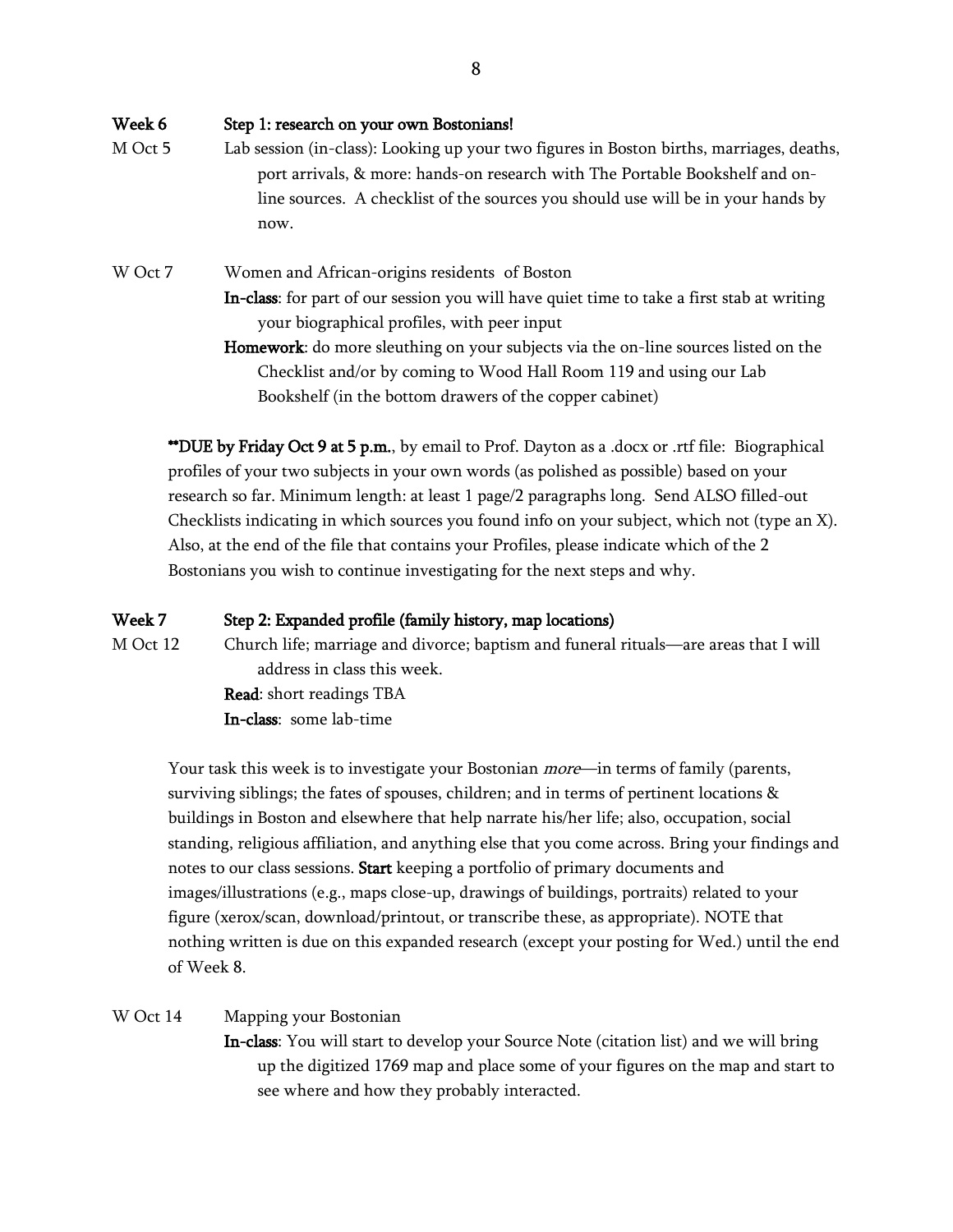Post (by Tuesday at 5 p.m.): Part 1: a bullet on your figure's occupation (or occupations, if more than one in his/her lifetime). Part 2: Explain what social class you think your figure fit into and what the evidence is. Guesstimating is fine! but be as well-informed as you can be. Part 3: a list of at least 4 locations in Boston (identify by street address or corner) associated with your Bostonian. Part 4: State whether probate records exist for your figure and if so, give the details. If not, note where you have looked and state which relative of your figure did leave/would be likely to have had a probated estate.

#### Week 8 Step 3: Political affiliation

- M Oct 19 Boston street politics, from the Stamp Act to the Coercive Acts Read: Al Young on shoemaker George Robert Twelves Hewes (to p. 33); Prof. Dayton's Boston timeline: read it for years 1765-67 (HuskyCt)
	- Note: Besides being very informative, Young's portrait is a model to inspire your writing!

#### W Oct 21 Boston is Occupied!

In-class: besides discussing Boston politics, we will have a lab session for brainstorming with peer partners to imagine scenarios related to prerevolutionary Boston politics that your figure plausibly could be involved in. If time permits, begin writing the two paragraphs due by Friday

Read: Al Young on shoemaker Hewes, pp. 33-57; Prof. Dayton's Boston timeline: read it for years 1768-75

\*\*DUE by Friday Oct 24 at 5 p.m., by email attachment to Prof. Dayton: Steps 2  $\&$  3 write-up (see Instructions on HuskyCt). Include your current thinking on what you would like to do for Step 4: writing up a Report-to-Filmmaker or a Historically-Grounded Creative Episode

#### Week 9

| M Oct 26 | Probate records and material objects workshop                                               |
|----------|---------------------------------------------------------------------------------------------|
|          | <b>Read:</b> Sample wills and inventories (TBA)                                             |
|          | Bring to class: Printouts or transcripts of probate information pertinent to your           |
|          | Bostonian (a spouse, parent, or other kin, if no probate exists for your figure).           |
| W Oct 28 | John and Abigail Adams's Boston                                                             |
|          | <b>Read:</b> Excerpts from JA's diary, late 1760s-early 1770s; and other docs TBA           |
|          | In-class: we will view clips from the 2008 HBO series, <i>John Adams</i> , and you will get |
|          | to bring all your knowledge of family life, ways of speech and dress and                    |
|          | deportment, Boston street life, etc. to critique the film's representations of the          |
|          | 18c (required assignment; make-up must be done if you miss class)                           |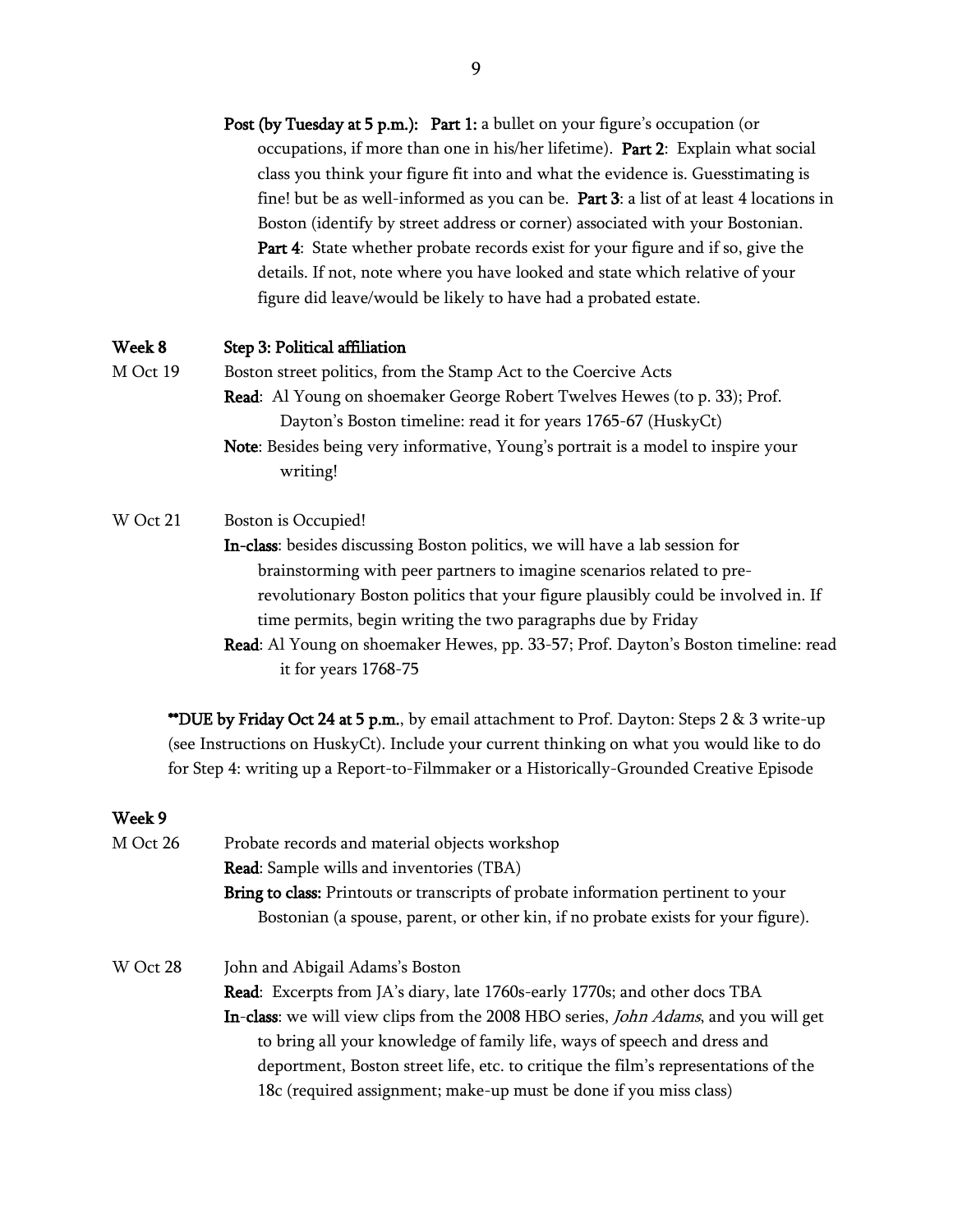Be sure that by today, or Friday at the latest, you know what you are tackling for Step 4 and that you and Prof. Dayton have worked out a reading list

## \*\*This week and next: individual appointments with Prof. Dayton to discuss how your "Life and Times" portfolio is coming together

| <b>Week 10</b> | Step 4: Episode or Report                                                                                                                                                             |
|----------------|---------------------------------------------------------------------------------------------------------------------------------------------------------------------------------------|
| M Nov 2        | No class session: use this time to read for and develop this week's draft of Step 4                                                                                                   |
| W Nov 4        | Peer review and swap of components of your "Life and Times" that are ready (either<br>Steps 1-3, or Steps 1-4, or the revised and modified Biographical Profile plus draft<br>Step 4) |
|                | Homework: Exchange these PRIOR to Tuesday at 5 p.m.; mark-up with constructive                                                                                                        |
|                | editing and other suggestions. Bring to class for discussion with peer partner(s).                                                                                                    |

\*\* DUE Saturday Nov. 7 at noon: a DRAFT of your Research-Report-to-screenwriter or Historically-Grounded Creative Episode. See details for this Step 4 assignment posted on HuskyCT.\*\*

#### Week 11

- M Nov 9 Degrees of Separation
	- Prepare: a 5-minute slam/TED talk with visuals on your Bostonian, emphasizing social nodes and mapped locations. In class, we will brainstorm about the likely degrees of separation between your figure interacted and the other 8 Bostonians.
- W Nov 11 Wartime Boston: Occupation, Siege, Evacuation of Loyalists Read: Jacqueline Carr, "The Siege of Boston" (30 pp.)

\*\* DUE by Sunday Nov. 15 at noon: Your Life and Times portfolio, made up of components you have been drafting and refining in previous weeks plus a few other reflections spelled out in the Instructions. Email it to Prof. Dayton's office (as no more than 2 files) and bring a hard copy to class on Nov. 16 \*\*

### Week 12 Collective Class Project Begins

M Nov 16 To be determined!

W Nov 18 TBD

Thanksgiving Break: Nov. 23-27, no classes

#### Week 13

M Nov 30 TBD